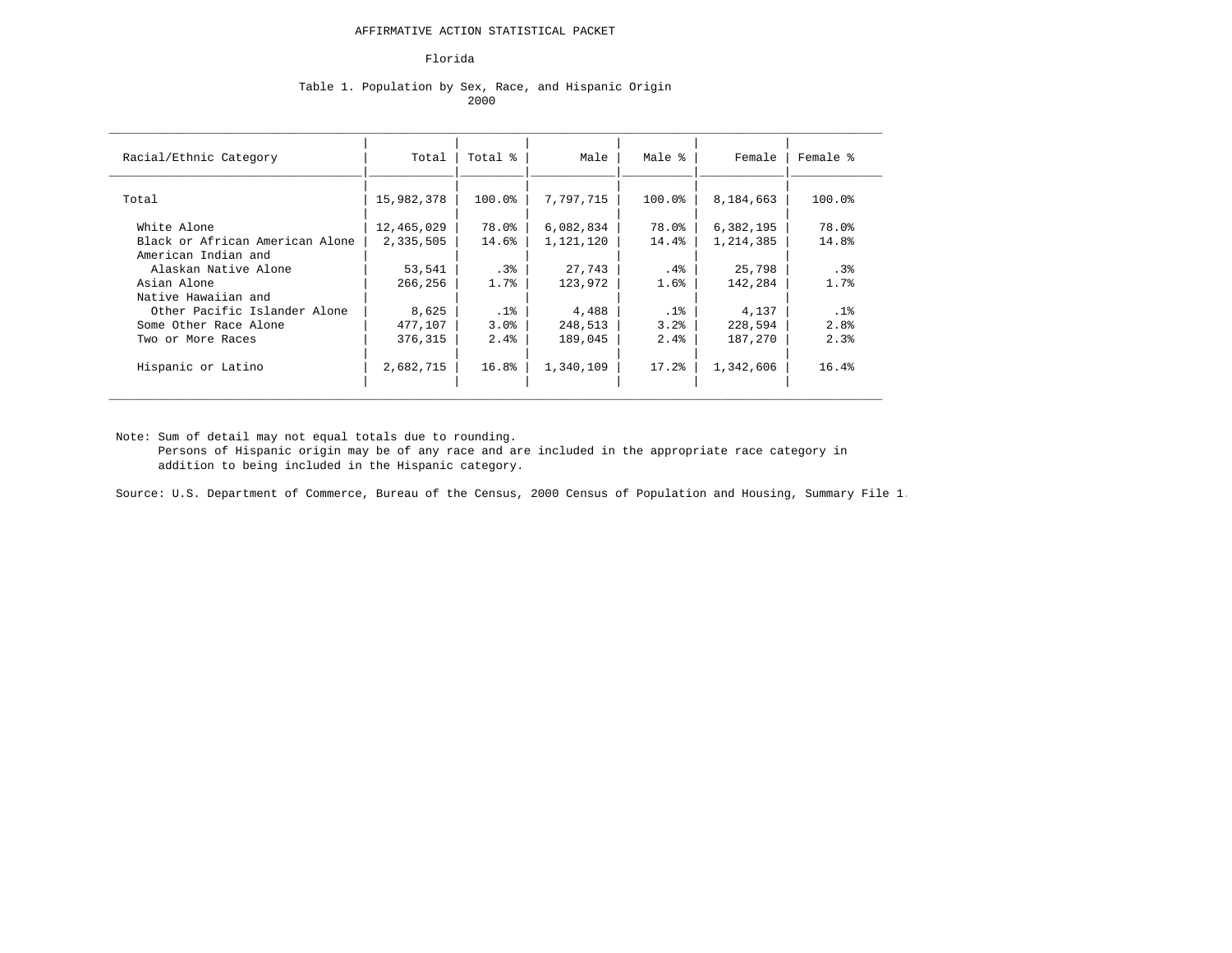#### Florida

#### Table 2. Labor Force Status by Sex, Race, and Hispanic Origin 2000

| Racial/Ethnic Category                                 | Civilian<br>Labor Force | Civilian<br>Labor Force<br>$(\text{6 of total})$ | Employed    | Employed<br>(% of total) | Unemployed | Unemployed<br>$(\$ of total)$ | Unemployment<br>Rate<br>(percent) |
|--------------------------------------------------------|-------------------------|--------------------------------------------------|-------------|--------------------------|------------|-------------------------------|-----------------------------------|
| Total (Both Sexes)                                     | 7,407,458               | 100.0%                                           | 6,995,047   | 100.0%                   | 412,411    | 100.0%                        | 5.6%                              |
| White Alone                                            | 5,863,167               | 79.2%                                            | 5,592,384   | 79.9%                    | 270,783    | 65.7%                         | 4.6%                              |
| Black or African American Alone<br>American Indian and | 976,855                 | 13.2%                                            | 876,286     | 12.5%                    | 100,569    | 24.4%                         | 10.3%                             |
| Alaskan Native Alone                                   | 27,434                  | $.4\%$                                           | 25,037      | .4%                      | 2,397      | .6%                           | 8.7%                              |
| Asian Alone                                            | 138,047                 | 1.9%                                             | 131,795     | 1.9%                     | 6,252      | 1.5%                          | 4.5%                              |
| Native Hawaiian and                                    |                         |                                                  |             |                          |            |                               |                                   |
| Other Pacific Islander Alone                           | 3,552                   | .0%                                              | 3,192       | .0%                      | 360        | .1%                           | 10.1%                             |
| Some Other Race Alone                                  | 220,360                 | 3.0%                                             | 202,880     | 2.9%                     | 17,480     | 4.2%                          | 7.9%                              |
| Two or More Races                                      | 178,043                 | 2.4%                                             | 163,473     | 2.3%                     | 14,570     | 3.5%                          | 8.2%                              |
| Hispanic or Latino                                     | 1,232,264               | 16.6%                                            | 1,136,469   | 16.2%                    | 95,795     | 23.2%                         | 7.8%                              |
| Total (Male)                                           | 3,925,234               | 100.0%                                           | 3,719,272   | 100.0%                   | 205,962    | 100.0%                        | 5.2%                              |
| Percent of Both Sexes                                  | 53.0%                   |                                                  | 53.2%       |                          | 49.9%      |                               |                                   |
| White Alone                                            | 3,156,851               | 80.4%                                            | 3,018,850   | 81.2%                    | 138,001    | 67.0%                         | 4.4%                              |
| Black or African American Alone<br>American Indian and | 456,138                 | 11.6%                                            | 408,291     | 11.0%                    | 47,847     | 23.2%                         | 10.5%                             |
| Alaskan Native Alone                                   | 15,297                  | $.4\%$                                           | 14,070      | .4%                      | 1,227      | .6%                           | 8.0%                              |
| Asian Alone                                            | 70,223                  | 1.8%                                             | 67,139      | 1.8%                     | 3,084      | 1.5%                          | 4.4%                              |
| Native Hawaiian and                                    |                         |                                                  |             |                          |            |                               |                                   |
| Other Pacific Islander Alone                           | 2,006                   | .1%                                              | 1,848       | .0 <sup>8</sup>          | 158        | .1%                           | 7.9%                              |
| Some Other Race Alone                                  | 127,711                 | 3.3%                                             | 119,357     | 3.2%                     | 8,354      | 4.1%                          | 6.5%                              |
| Two or More Races                                      | 97,008                  | 2.5%                                             | 89,717      | 2.4%                     | 7,291      | 3.5%                          | 7.5%                              |
| Hispanic or Latino                                     | 685,580                 | 17.5%                                            | 640,327     | 17.2%                    | 45,253     | 22.0%                         | 6.6%                              |
| Total (Female)                                         | 3,482,224               | 100.0%                                           | 3, 275, 775 | 100.0%                   | 206,449    | 100.0%                        | 5.9%                              |
| Percent of Both Sexes                                  | 47.0%                   |                                                  | 46.8%       |                          | 50.1%      |                               |                                   |
| White Alone                                            | 2,706,316               | 77.7%                                            | 2,573,534   | 78.6%                    | 132,782    | 64.3%                         | 4.9%                              |
| Black or African American Alone<br>American Indian and | 520,717                 | 15.0%                                            | 467,995     | 14.3%                    | 52,722     | 25.5%                         | 10.1%                             |
| Alaskan Native Alone                                   | 12,137                  | .3%                                              | 10,967      | .3%                      | 1,170      | .6%                           | 9.6%                              |
| Asian Alone                                            | 67,824                  | 1.9%                                             | 64,656      | 2.0%                     | 3,168      | 1.5%                          | 4.7%                              |
| Native Hawaiian and                                    |                         |                                                  |             |                          |            |                               |                                   |
| Other Pacific Islander Alone                           | 1,546                   | .0%                                              | 1,344       | .0%                      | 202        | .1%                           | 13.1%                             |
| Some Other Race Alone                                  | 92,649                  | 2.7%                                             | 83,523      | 2.5%                     | 9,126      | 4.4%                          | 9.9%                              |
| Two or More Races                                      | 81,035                  | 2.3%                                             | 73,756      | 2.3%                     | 7,279      | 3.5%                          | 9.0%                              |
| Hispanic or Latino                                     | 546,684                 | 15.7%                                            | 496,142     | 15.1%                    | 50,542     | 24.5%                         | 9.2%                              |

 Note: Sum of detail may not equal totals due to rounding. Persons of Hispanic origin may be of any race and are included in the appropriate race category in addition to being included in the Hispanic category.

Source: U.S. Department of Commerce, Bureau of the Census, 2000 Census of Population and Housing, Summary File 3.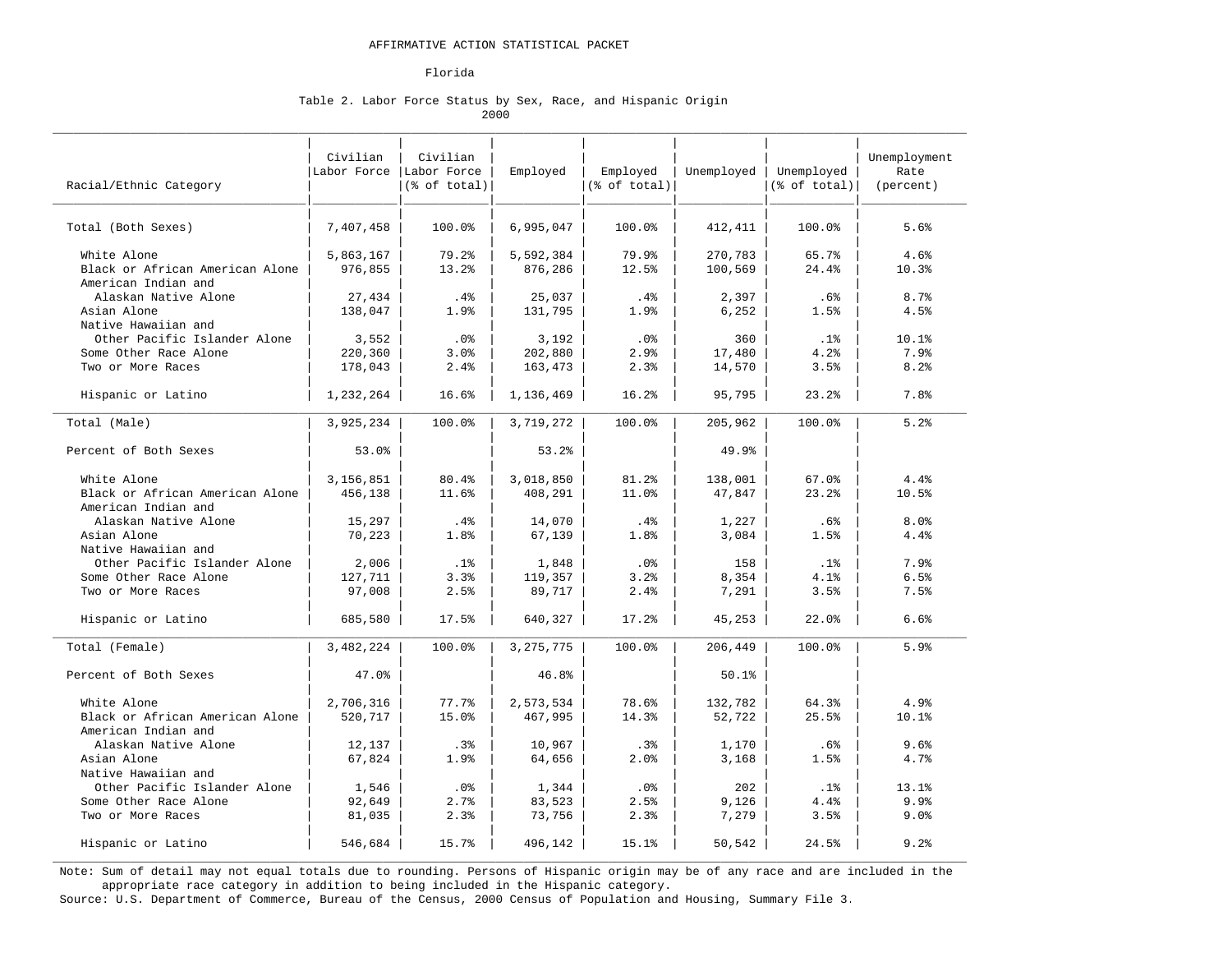## **Florida**

# **Table 3a. Occupations of the Labor Force by Sex, Race, and Hispanic Origin for EEO Occupational Groups (by Place of Residence) 2000**

|                                                           |        |           |              |              |              |              |                | SOR, 2+    |           |
|-----------------------------------------------------------|--------|-----------|--------------|--------------|--------------|--------------|----------------|------------|-----------|
|                                                           |        |           | White Alone, | Black Alone, | AIAN Alone,  | Asian Alone, | NHOPI Alone,   | Races, Not |           |
| Category                                                  |        | Total     | Not Hispanic | Not Hispanic | Not Hispanic | Not Hispanic | Not Hispanic   | Hispanic   | Hispanic  |
| <b>Total Civilian Labor Force</b>                         | Total  | 7,407,433 | 4,936,715    | 948.380      | 22,315       | 135,975      | 2,899          | 128,894    | 1,232,255 |
|                                                           |        | 100.0%    | 66.6%        | 12.8%        | .3%          | 1.8%         | .0%            | 1.7%       | 16.6%     |
|                                                           | Male   | 3,925,225 | 2,646,445    | 440,865      | 12,190       | 69,085       | 1,565          | 69,495     | 685,580   |
|                                                           |        | 53.0%     | 35.7%        | 6.0%         | .2%          | .9%          | .0%            | .9%        | 9.3%      |
|                                                           | Female | 3,482,208 | 2,290,270    | 507,515      | 10,125       | 66,890       | 1,334          | 59,399     | 546,675   |
|                                                           |        | 47.0%     | 30.9%        | 6.9%         | .1%          | .9%          | .0%            | .8%        | 7.4%      |
| Management, Business                                      | Total  | 834,445   | 647,515      | 53,955       | 1,920        | 12,955       | 265            | 9,570      | 108,265   |
| and Financial Workers                                     |        | 100.0%    | 77.6%        | 6.5%         | .2%          | 1.6%         | .0%            | 1.1%       | 13.0%     |
|                                                           | Male   | 509,510   | 405,130      | 25,045       | 1,070        | 7,560        | 125            | 5,945      | 64,635    |
|                                                           |        | 61.1%     | 48.6%        | 3.0%         | .1%          | .9%          | .0%            | .7%        | 7.7%      |
|                                                           | Female | 324,935   | 242,385      | 28,910       | 850          | 5,395        | 140            | 3,625      | 43,630    |
|                                                           |        | 38.9%     | 29.0%        | 3.5%         | .1%          | .6%          | .0%            | .4%        | 5.2%      |
| Science, Engineering and<br><b>Computer Professionals</b> | Total  | 247,940   | 189,005      | 14,360       | 595          | 11,895       | 80             | 3,900      | 28,105    |
|                                                           |        | 100.0%    | 76.2%        | 5.8%         | .2%          | 4.8%         | .0%            | 1.6%       | 11.3%     |
|                                                           | Male   | 192,630   | 149,300      | 9,225        | 515          | 8,945        | 65             | 3,150      | 21,430    |
|                                                           |        | 77.7%     | 60.2%        | 3.7%         | .2%          | 3.6%         | .0%            | 1.3%       | 8.6%      |
|                                                           | Female | 55,310    | 39,705       | 5,135        | 80           | 2,950        | 15             | 750        | 6,675     |
|                                                           |        | 22.3%     | 16.0%        | 2.1%         | .0%          | 1.2%         | .0%            | .3%        | 2.7%      |
| <b>Healthcare Practitioner</b>                            | Total  | 233,744   | 170,955      | 22,465       | 495          | 13,105       | 29             | 3,920      | 22,775    |
| Professionals                                             |        | 100.0%    | 73.1%        | 9.6%         | .2%          | 5.6%         | .0%            | 1.7%       | 9.7%      |
|                                                           | Male   | 72,275    | 52,940       | 3,695        | 125          | 4,905        | 25             | 1,065      | 9,520     |
|                                                           |        | 30.9%     | 22.6%        | 1.6%         | .1%          | 2.1%         | .0%            | .5%        | 4.1%      |
|                                                           | Female | 161,469   | 118,015      | 18,770       | 370          | 8,200        | $\overline{4}$ | 2,855      | 13,255    |
|                                                           |        | 69.1%     | 50.5%        | 8.0%         | .2%          | 3.5%         | .0%            | 1.2%       | 5.7%      |
| Other Professional                                        | Total  | 731,435   | 538,900      | 81,090       | 1,790        | 11,430       | 230            | 9,315      | 88,680    |
| <b>Workers</b>                                            |        | 100.0%    | 73.7%        | 11.1%        | .2%          | 1.6%         | $.0\%$         | 1.3%       | 12.1%     |
|                                                           | Male   | 292,420   | 221,805      | 26,610       | 700          | 5,300        | 95             | 3,680      | 34,230    |
|                                                           |        | 40.0%     | 30.3%        | 3.6%         | .1%          | .7%          | .0%            | .5%        | 4.7%      |
|                                                           | Female | 439,015   | 317,095      | 54,480       | 1,090        | 6,130        | 135            | 5,635      | 54,450    |
|                                                           |        | 60.0%     | 43.4%        | 7.4%         | .1%          | .8%          | .0%            | .8%        | 7.4%      |
| Technicians                                               | Total  | 176,125   | 124,260      | 23,325       | 535          | 4,290        | 110            | 2,855      | 20,750    |
|                                                           |        | 100.0%    | 70.6%        | 13.2%        | .3%          | 2.4%         | .1%            | 1.6%       | 11.8%     |
|                                                           | Male   | 72,695    | 52,930       | 6,400        | 210          | 2,030        | 30             | 1,060      | 10,035    |
|                                                           |        | 41.3%     | 30.1%        | 3.6%         | .1%          | 1.2%         | .0%            | .6%        | 5.7%      |

Note: Sum of detail may not equal totals due to rounding.

Note: AIAN: American Indian and Alaskan Native; NHOPI: Native Hawaiian and Other Pacific Islander; SOR: Some Other Race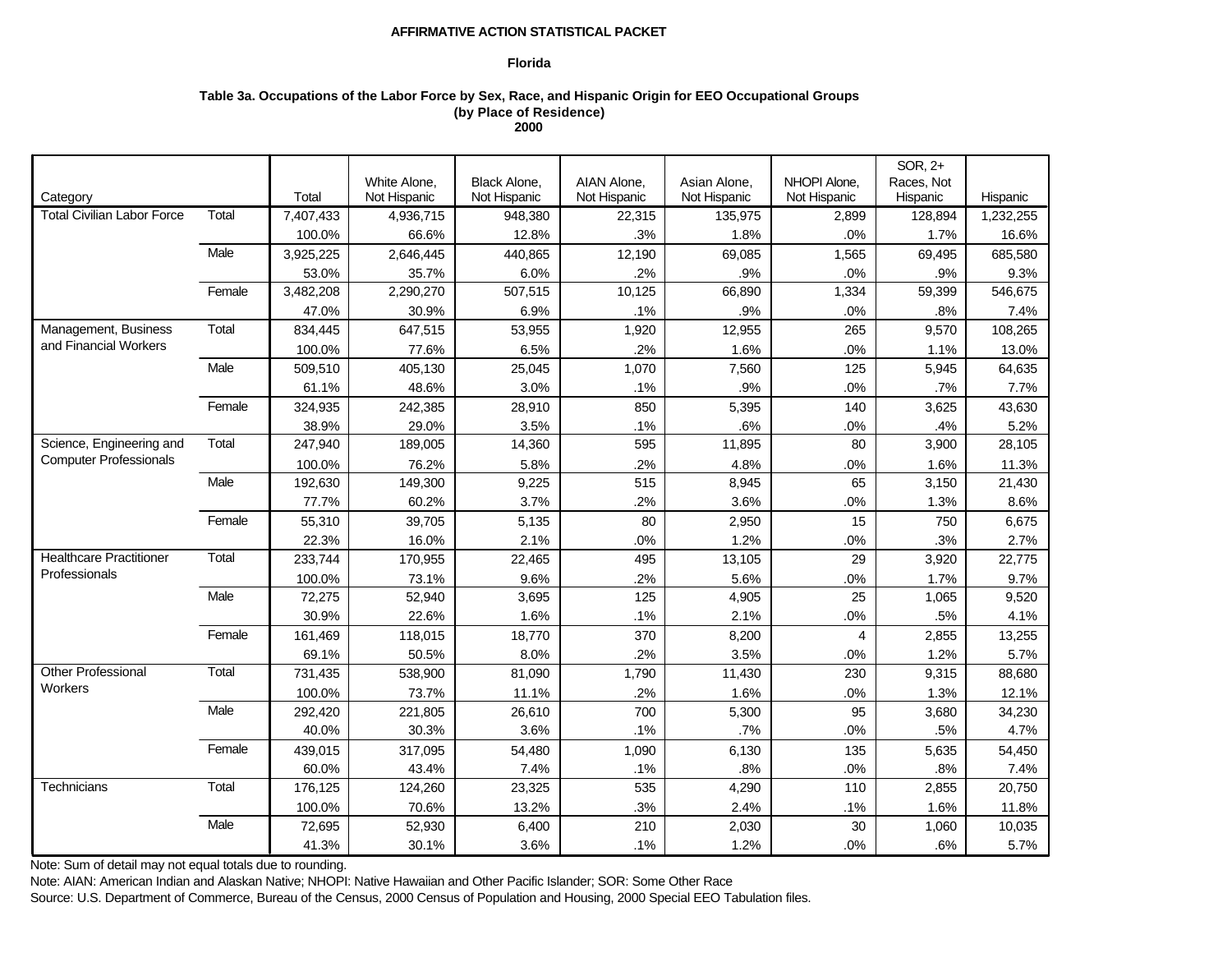## **Florida**

# **Table 3a. Occupations of the Labor Force by Sex, Race, and Hispanic Origin for EEO Occupational Groups (by Place of Residence) 2000**

|                                  |        |           |              |              |              |              |              | SOR, 2+    |          |
|----------------------------------|--------|-----------|--------------|--------------|--------------|--------------|--------------|------------|----------|
|                                  |        |           | White Alone, | Black Alone, | AIAN Alone,  | Asian Alone, | NHOPI Alone, | Races, Not |          |
| Category                         |        | Total     | Not Hispanic | Not Hispanic | Not Hispanic | Not Hispanic | Not Hispanic | Hispanic   | Hispanic |
| Technicians                      | Female | 103,430   | 71,330       | 16.925       | 325          | 2,260        | 80           | 1,795      | 10.715   |
|                                  |        | 58.7%     | 40.5%        | 9.6%         | .2%          | 1.3%         | .0%          | 1.0%       | 6.1%     |
| <b>Sales Workers</b>             | Total  | 993,100   | 704,305      | 93,375       | 2,725        | 18,660       | 435          | 17,825     | 155,775  |
|                                  |        | 100.0%    | 70.9%        | 9.4%         | .3%          | 1.9%         | .0%          | 1.8%       | 15.7%    |
|                                  | Male   | 491,230   | 364,060      | 32,535       | 1,135        | 9,310        | 195          | 8,795      | 75,200   |
|                                  |        | 49.5%     | 36.7%        | 3.3%         | .1%          | .9%          | .0%          | .9%        | 7.6%     |
|                                  | Female | 501,870   | 340,245      | 60,840       | 1,590        | 9,350        | 240          | 9,030      | 80,575   |
|                                  |        | 50.5%     | 34.3%        | 6.1%         | .2%          | .9%          | .0%          | .9%        | 8.1%     |
| <b>Administrative Support</b>    | Total  | 1,264,920 | 842,830      | 172,525      | 3,365        | 16,425       | 510          | 18,695     | 210,570  |
| Workers                          |        | 100.0%    | 66.6%        | 13.6%        | .3%          | 1.3%         | .0%          | 1.5%       | 16.6%    |
|                                  | Male   | 309,330   | 190,645      | 46,025       | 845          | 5,450        | 155          | 5,385      | 60,825   |
|                                  |        | 24.5%     | 15.1%        | 3.6%         | .1%          | .4%          | .0%          | .4%        | 4.8%     |
|                                  | Female | 955,590   | 652,185      | 126,500      | 2,520        | 10,975       | 355          | 13,310     | 149,745  |
|                                  |        | 75.5%     | 51.6%        | 10.0%        | .2%          | .9%          | .0%          | 1.1%       | 11.8%    |
| Construction and                 | Total  | 375,865   | 255,885      | 36,745       | 1,805        | 1,675        | 100          | 6,840      | 72,815   |
| <b>Extractive Craft Workers</b>  |        | 100.0%    | 68.1%        | 9.8%         | .5%          | .4%          | .0%          | 1.8%       | 19.4%    |
|                                  | Male   | 364,155   | 247,055      | 35,830       | 1,725        | 1,605        | 100          | 6,530      | 71,310   |
|                                  |        | 96.9%     | 65.7%        | 9.5%         | .5%          | .4%          | .0%          | 1.7%       | 19.0%    |
|                                  | Female | 11,710    | 8,830        | 915          | 80           | 70           | $\mathbf 0$  | 310        | 1,505    |
|                                  |        | 3.1%      | 2.3%         | .2%          | .0%          | .0%          | .0%          | .1%        | .4%      |
| Installation, Maintenance        | Total  | 354,194   | 247,810      | 33,295       | 1,330        | 4,325        | 140          | 5,914      | 61,380   |
| and Repair Craft Workers         |        | 100.0%    | 70.0%        | 9.4%         | .4%          | 1.2%         | .0%          | 1.7%       | 17.3%    |
|                                  | Male   | 327,075   | 230,410      | 30,130       | 1,200        | 3,565        | 130          | 5,390      | 56,250   |
|                                  |        | 92.3%     | 65.1%        | 8.5%         | .3%          | 1.0%         | .0%          | 1.5%       | 15.9%    |
|                                  | Female | 27,119    | 17,400       | 3,165        | 130          | 760          | 10           | 524        | 5,130    |
|                                  |        | 7.7%      | 4.9%         | .9%          | .0%          | .2%          | .0%          | $.1\%$     | 1.4%     |
| <b>Production Operative</b>      | Total  | 325,750   | 174,890      | 54,615       | 1,070        | 10,595       | 205          | 6,635      | 77,740   |
| Workers                          |        | 100.0%    | 53.7%        | 16.8%        | .3%          | 3.3%         | .1%          | 2.0%       | 23.9%    |
|                                  | Male   | 206,715   | 123,130      | 30,175       | 650          | 5,370        | 145          | 3,995      | 43,250   |
|                                  |        | 63.5%     | 37.8%        | 9.3%         | .2%          | 1.6%         | .0%          | 1.2%       | 13.3%    |
|                                  | Female | 119,035   | 51,760       | 24,440       | 420          | 5,225        | 60           | 2,640      | 34,490   |
|                                  |        | 36.5%     | 15.9%        | 7.5%         | .1%          | 1.6%         | .0%          | .8%        | 10.6%    |
| Transportation and               | Total  | 278,195   | 157,125      | 53,490       | 1,180        | 1,765        | 50           | 5,165      | 59,420   |
| <b>Material Moving Operative</b> |        | 100.0%    | 56.5%        | 19.2%        | .4%          | .6%          | .0%          | 1.9%       | 21.4%    |

**Note: Sum of detail may not equal totals due to rounding.** 

Note: AIAN: American Indian and Alaskan Native; NHOPI: Native Hawaiian and Other Pacific Islander; SOR: Some Other Race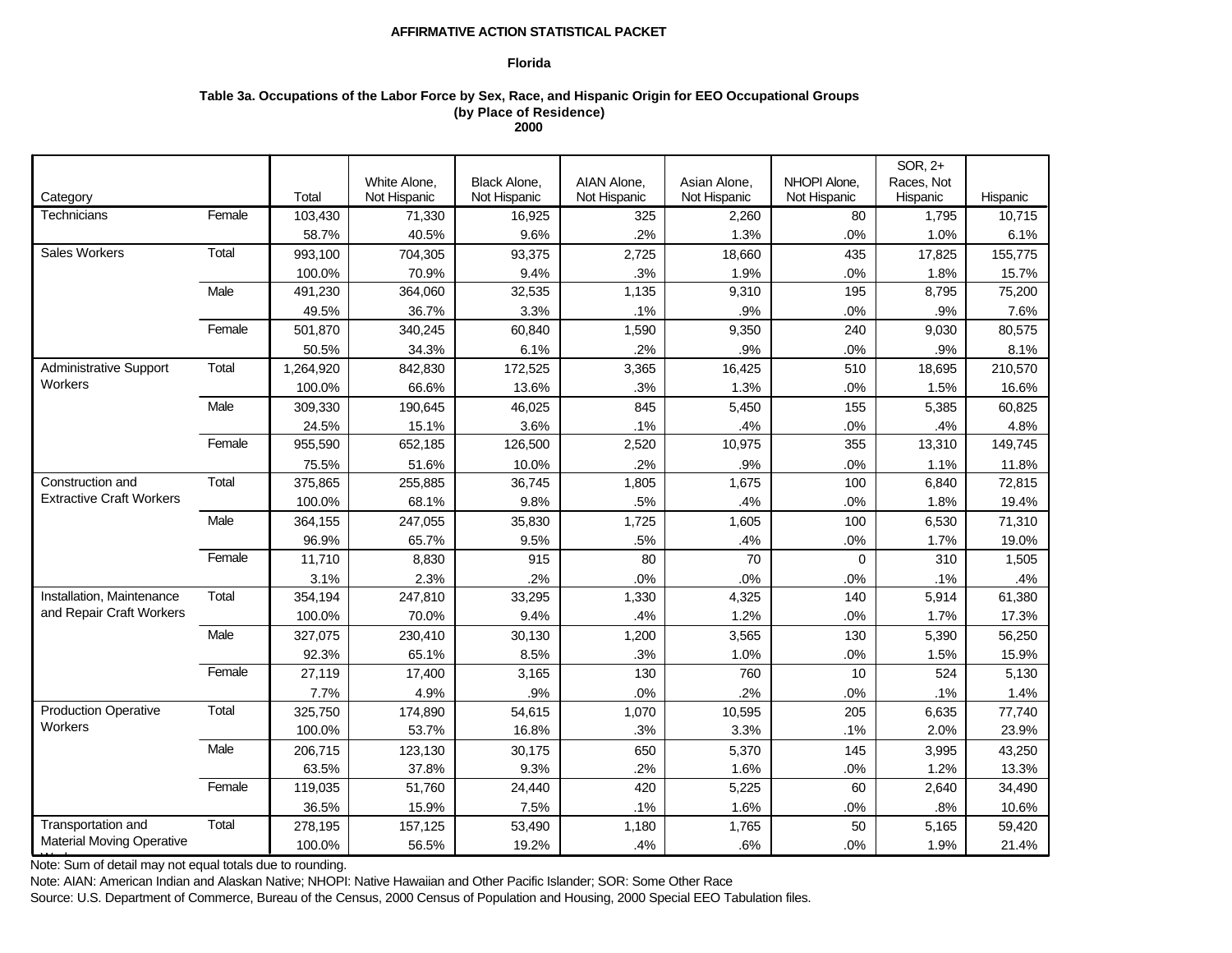## **Florida**

# **Table 3a. Occupations of the Labor Force by Sex, Race, and Hispanic Origin for EEO Occupational Groups (by Place of Residence) 2000**

|                                  |        |         |                              |                              |                             |                              |                              | SOR, 2+    |          |
|----------------------------------|--------|---------|------------------------------|------------------------------|-----------------------------|------------------------------|------------------------------|------------|----------|
|                                  |        | Total   | White Alone,<br>Not Hispanic | Black Alone,<br>Not Hispanic | AIAN Alone,<br>Not Hispanic | Asian Alone,<br>Not Hispanic | NHOPI Alone.<br>Not Hispanic | Races, Not | Hispanic |
| Category<br>Transportation and   | Male   |         |                              |                              |                             |                              | 50                           | Hispanic   |          |
| <b>Material Moving Operative</b> |        | 237.390 | 134,530                      | 43.570                       | 920                         | 1,520                        |                              | 4.415      | 52,385   |
| Workers                          |        | 85.3%   | 48.4%                        | 15.7%                        | .3%                         | .5%                          | .0%                          | 1.6%       | 18.8%    |
|                                  | Female | 40,805  | 22,595                       | 9,920                        | 260                         | 245                          | 0                            | 750        | 7,035    |
|                                  |        | 14.7%   | 8.1%                         | 3.6%                         | .1%                         | $.1\%$                       | .0%                          | .3%        | 2.5%     |
| Laborers and Helpers             | Total  | 374,655 | 189,360                      | 64,530                       | 1,425                       | 2,595                        | 185                          | 7,335      | 109,225  |
|                                  |        | 100.0%  | 50.5%                        | 17.2%                        | .4%                         | .7%                          | .0%                          | 2.0%       | 29.2%    |
|                                  | Male   | 323,595 | 162,005                      | 57,825                       | 1,220                       | 1,915                        | 165                          | 6,410      | 94,055   |
|                                  |        | 86.4%   | 43.2%                        | 15.4%                        | .3%                         | .5%                          | .0%                          | 1.7%       | 25.1%    |
|                                  | Female | 51,060  | 27,355                       | 6,705                        | 205                         | 680                          | 20                           | 925        | 15,170   |
|                                  |        | 13.6%   | 7.3%                         | 1.8%                         | .1%                         | .2%                          | .0%                          | .2%        | 4.0%     |
| <b>Protective Service</b>        | Total  | 175,290 | 118,175                      | 30,460                       | 770                         | 1,060                        | 95                           | 3,130      | 21,600   |
| Workers                          |        | 100.0%  | 67.4%                        | 17.4%                        | .4%                         | .6%                          | .1%                          | 1.8%       | 12.3%    |
|                                  | Male   | 138.120 | 96,865                       | 19,670                       | 635                         | 795                          | 85                           | 2,350      | 17,720   |
|                                  |        | 78.8%   | 55.3%                        | 11.2%                        | .4%                         | .5%                          | .0%                          | 1.3%       | 10.1%    |
|                                  | Female | 37,170  | 21,310                       | 10,790                       | 135                         | 265                          | 10                           | 780        | 3,880    |
|                                  |        | 21.2%   | 12.2%                        | 6.2%                         | .1%                         | .2%                          | .0%                          | .4%        | 2.2%     |
| Service Workers, except          | Total  | 980,965 | 550,550                      | 197,060                      | 3,115                       | 24,230                       | 440                          | 26,085     | 179,485  |
| Protective                       |        | 100.0%  | 56.1%                        | 20.1%                        | .3%                         | 2.5%                         | .0%                          | 2.7%       | 18.3%    |
|                                  | Male   | 361.830 | 204,685                      | 66,120                       | 1,175                       | 10,405                       | 185                          | 10,515     | 68,745   |
|                                  |        | 36.9%   | 20.9%                        | 6.7%                         | .1%                         | 1.1%                         | .0%                          | 1.1%       | 7.0%     |
|                                  | Female | 619,135 | 345,865                      | 130,940                      | 1,940                       | 13,825                       | 255                          | 15,570     | 110.740  |
|                                  |        | 63.1%   | 35.3%                        | 13.3%                        | .2%                         | 1.4%                         | .0%                          | 1.6%       | 11.3%    |
| Unemployed, No Civilian          | Total  | 60.810  | 25,150                       | 17,090                       | 195                         | 970                          | 25                           | 1.710      | 15,670   |
| <b>Work Experience Since</b>     |        | 100.0%  | 41.4%                        | 28.1%                        | .3%                         | 1.6%                         | .0%                          | 2.8%       | 25.8%    |
| 1995                             | Male   | 26,255  | 10,955                       | 8,010                        | 65                          | 410                          | 15                           | 810        | 5,990    |
|                                  |        | 43.2%   | 18.0%                        | 13.2%                        | .1%                         | .7%                          | .0%                          | 1.3%       | 9.9%     |
|                                  | Female | 34,555  | 14,195                       | 9,080                        | 130                         | 560                          | 10                           | 900        | 9.680    |
|                                  |        | 56.8%   | 23.3%                        | 14.9%                        | .2%                         | .9%                          | .0%                          | 1.5%       | 15.9%    |

Note: Sum of detail may not equal totals due to rounding.

Note: AIAN: American Indian and Alaskan Native; NHOPI: Native Hawaiian and Other Pacific Islander; SOR: Some Other Race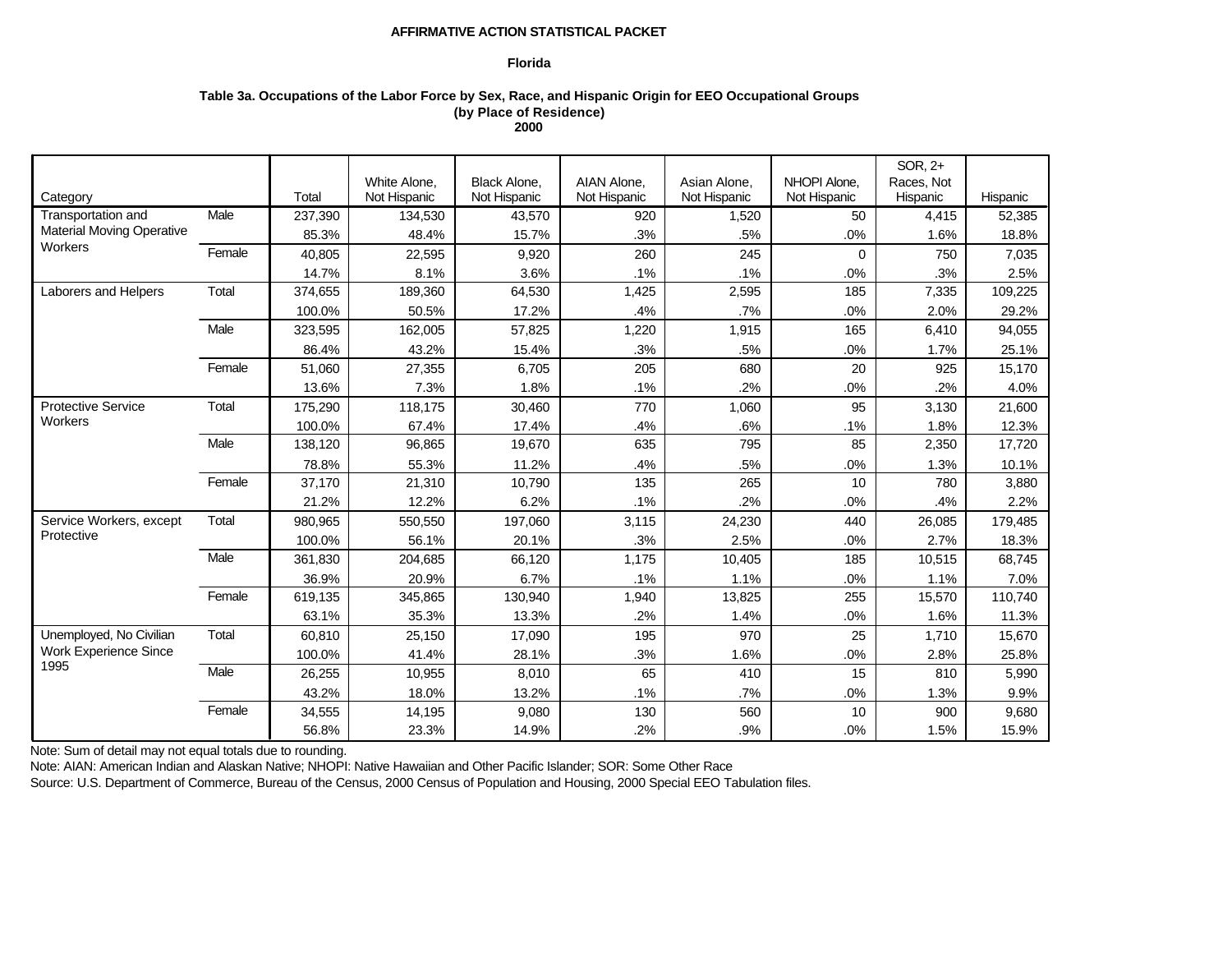## **Florida**

# **Table 3b. Occupations of the Labor Force by Sex, Race, and Hispanic Origin for EEO-1 Job Categories (by Place of Residence) 2000**

|                               |        |           |              |                     |              |              |              | SOR, 2+    |           |
|-------------------------------|--------|-----------|--------------|---------------------|--------------|--------------|--------------|------------|-----------|
|                               |        |           | White Alone, | <b>Black Alone,</b> | AIAN Alone,  | Asian Alone, | NHOPI Alone, | Races, Not |           |
| Category                      |        | Total     | Not Hispanic | Not Hispanic        | Not Hispanic | Not Hispanic | Not Hispanic | Hispanic   | Hispanic  |
| <b>Total Civilian Labor</b>   | Total  | 7,407,444 | 4,936,715    | 948,385             | 22,315       | 135,970      | 2,895        | 128,904    | 1,232,260 |
| Force                         |        | 100.0%    | 66.6%        | 12.8%               | .3%          | 1.8%         | .0%          | 1.7%       | 16.6%     |
|                               | Male   | 3,925,225 | 2,646,445    | 440,870             | 12,190       | 69,080       | 1,560        | 69,500     | 685,580   |
|                               |        | 53.0%     | 35.7%        | 6.0%                | .2%          | .9%          | .0%          | .9%        | 9.3%      |
|                               | Female | 3,482,219 | 2,290,270    | 507,515             | 10,125       | 66,890       | 1,335        | 59,404     | 546,680   |
|                               |        | 47.0%     | 30.9%        | 6.9%                | .1%          | .9%          | .0%          | .8%        | 7.4%      |
| <b>Officials and Managers</b> | Total  | 834,445   | 647,515      | 53,955              | 1,920        | 12,955       | 265          | 9,570      | 108,265   |
|                               |        | 100.0%    | 77.6%        | 6.5%                | .2%          | 1.6%         | .0%          | 1.1%       | 13.0%     |
|                               | Male   | 509,510   | 405,130      | 25,045              | 1,070        | 7,560        | 125          | 5,945      | 64,635    |
|                               |        | 61.1%     | 48.6%        | 3.0%                | .1%          | .9%          | .0%          | .7%        | 7.7%      |
|                               | Female | 324,935   | 242,385      | 28,910              | 850          | 5,395        | 140          | 3,625      | 43,630    |
|                               |        | 38.9%     | 29.0%        | 3.5%                | .1%          | .6%          | .0%          | .4%        | 5.2%      |
| Professionals                 | Total  | 1,213,115 | 898,860      | 117,915             | 2,875        | 36,430       | 335          | 17,135     | 139,565   |
|                               |        | 100.0%    | 74.1%        | 9.7%                | .2%          | 3.0%         | .0%          | 1.4%       | 11.5%     |
|                               | Male   | 557,325   | 424,045      | 39,530              | 1,335        | 19,150       | 180          | 7,900      | 65,185    |
|                               |        | 45.9%     | 35.0%        | 3.3%                | .1%          | 1.6%         | $.0\%$       | .7%        | 5.4%      |
|                               | Female | 655,790   | 474,815      | 78,385              | 1,540        | 17,280       | 155          | 9,235      | 74,380    |
|                               |        | 54.1%     | 39.1%        | 6.5%                | .1%          | 1.4%         | .0%          | .8%        | 6.1%      |
| Technicians                   | Total  | 176,125   | 124,260      | 23,325              | 535          | 4,290        | 110          | 2,855      | 20,750    |
|                               |        | 100.0%    | 70.6%        | 13.2%               | .3%          | 2.4%         | .1%          | 1.6%       | 11.8%     |
|                               | Male   | 72,695    | 52,930       | 6,400               | 210          | 2,030        | 30           | 1,060      | 10,035    |
|                               |        | 41.3%     | 30.1%        | 3.6%                | .1%          | 1.2%         | .0%          | .6%        | 5.7%      |
|                               | Female | 103,430   | 71,330       | 16,925              | 325          | 2,260        | 80           | 1,795      | 10,715    |
|                               |        | 58.7%     | 40.5%        | 9.6%                | .2%          | 1.3%         | .0%          | 1.0%       | 6.1%      |
| Sales Workers                 | Total  | 993,100   | 704,305      | 93,375              | 2,725        | 18,660       | 435          | 17,825     | 155,775   |
|                               |        | 100.0%    | 70.9%        | 9.4%                | .3%          | 1.9%         | .0%          | 1.8%       | 15.7%     |
|                               | Male   | 491,230   | 364,060      | 32,535              | 1,135        | 9,310        | 195          | 8,795      | 75,200    |
|                               |        | 49.5%     | 36.7%        | 3.3%                | .1%          | .9%          | .0%          | .9%        | 7.6%      |
|                               | Female | 501,870   | 340,245      | 60,840              | 1,590        | 9,350        | 240          | 9,030      | 80,575    |
|                               |        | 50.5%     | 34.3%        | 6.1%                | .2%          | .9%          | .0%          | .9%        | 8.1%      |
| Administrative Support        | Total  | 1,264,920 | 842,830      | 172,525             | 3,365        | 16,425       | 510          | 18,695     | 210,570   |
| Workers                       |        | 100.0%    | 66.6%        | 13.6%               | .3%          | 1.3%         | $.0\%$       | 1.5%       | 16.6%     |
|                               | Male   | 309,330   | 190,645      | 46,025              | 845          | 5,450        | 155          | 5,385      | 60,825    |
|                               |        | 24.5%     | 15.1%        | 3.6%                | .1%          | .4%          | .0%          | .4%        | 4.8%      |

Note: Sum of detail may not equal totals due to rounding.

Note: AIAN: American Indian and Alaskan Native; NHOPI: Native Hawaiian and Other Pacific Islander; SOR: Some Other Race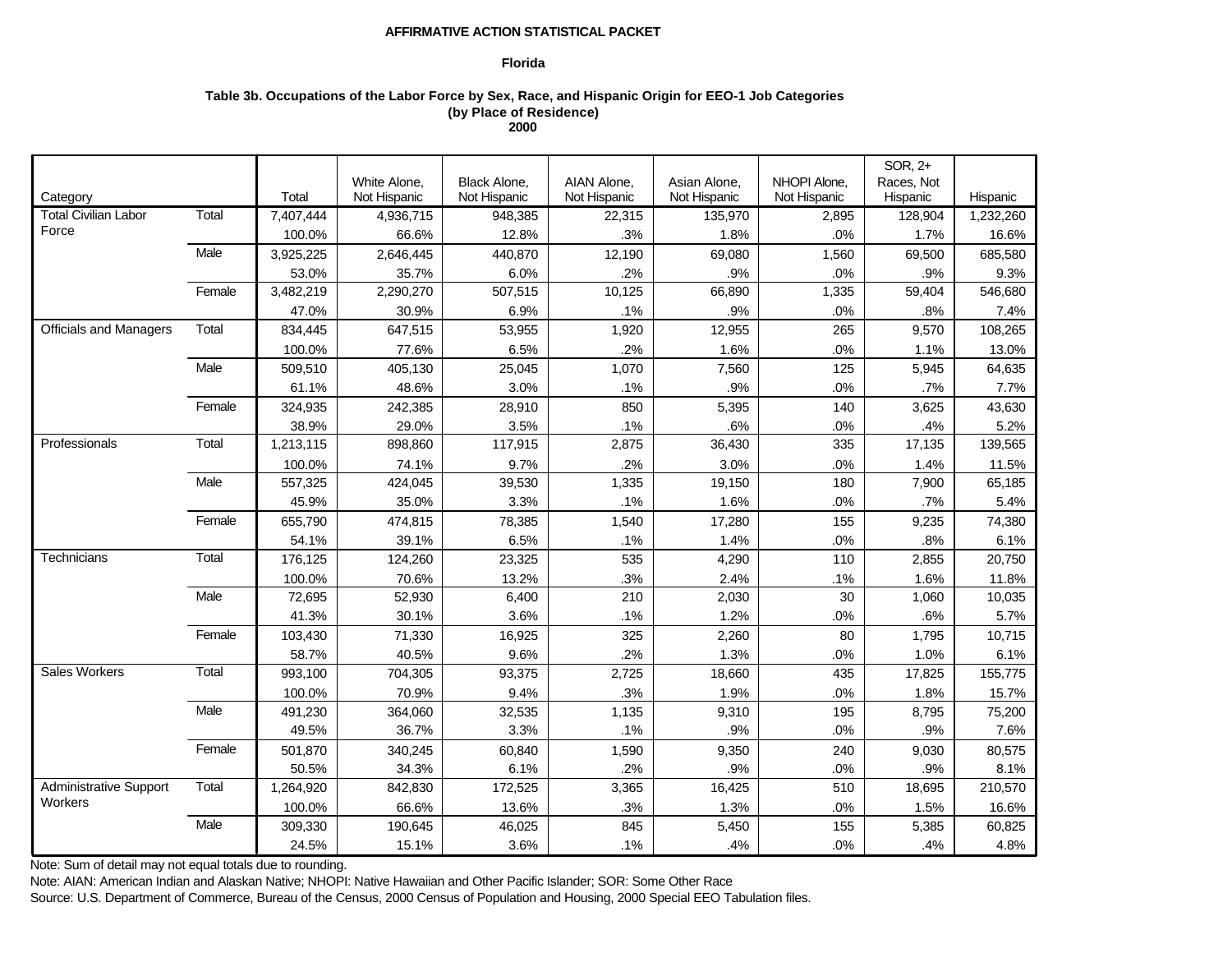## **Florida**

# **Table 3b. Occupations of the Labor Force by Sex, Race, and Hispanic Origin for EEO-1 Job Categories (by Place of Residence) 2000**

|                               |        |           |              |              |              |              |              | SOR, 2+    |          |
|-------------------------------|--------|-----------|--------------|--------------|--------------|--------------|--------------|------------|----------|
|                               |        |           | White Alone, | Black Alone, | AIAN Alone,  | Asian Alone, | NHOPI Alone. | Races, Not |          |
| Category                      |        | Total     | Not Hispanic | Not Hispanic | Not Hispanic | Not Hispanic | Not Hispanic | Hispanic   | Hispanic |
| <b>Administrative Support</b> | Female | 955,590   | 652,185      | 126,500      | 2,520        | 10,975       | 355          | 13,310     | 149,745  |
| Workers                       |        | 75.5%     | 51.6%        | 10.0%        | .2%          | .9%          | .0%          | 1.1%       | 11.8%    |
| <b>Craft Workers</b>          | Total  | 730,069   | 503,695      | 70,045       | 3,135        | 6,000        | 240          | 12,759     | 134,195  |
|                               |        | 100.0%    | 69.0%        | 9.6%         | .4%          | .8%          | .0%          | 1.7%       | 18.4%    |
|                               | Male   | 691,235   | 477,465      | 65,965       | 2,925        | 5,170        | 230          | 11,920     | 127,560  |
|                               |        | 94.7%     | 65.4%        | 9.0%         | .4%          | .7%          | .0%          | 1.6%       | 17.5%    |
|                               | Female | 38,834    | 26,230       | 4,080        | 210          | 830          | 10           | 839        | 6,635    |
|                               |        | 5.3%      | 3.6%         | .6%          | .0%          | .1%          | .0%          | .1%        | .9%      |
| Operatives                    | Total  | 603,950   | 332,020      | 108,105      | 2,255        | 12,355       | 255          | 11,805     | 137,155  |
|                               |        | 100.0%    | 55.0%        | 17.9%        | .4%          | 2.0%         | .0%          | 2.0%       | 22.7%    |
|                               | Male   | 444,100   | 257,660      | 73,745       | 1,575        | 6,885        | 195          | 8,410      | 95,630   |
|                               |        | 73.5%     | 42.7%        | 12.2%        | .3%          | 1.1%         | .0%          | 1.4%       | 15.8%    |
|                               | Female | 159,850   | 74,360       | 34,360       | 680          | 5,470        | 60           | 3,395      | 41,525   |
|                               |        | 26.5%     | 12.3%        | 5.7%         | .1%          | .9%          | .0%          | .6%        | 6.9%     |
| Laborers and Helpers          | Total  | 374,655   | 189,360      | 64,530       | 1,425        | 2,595        | 185          | 7,335      | 109,225  |
|                               |        | 100.0%    | 50.5%        | 17.2%        | .4%          | .7%          | .0%          | 2.0%       | 29.2%    |
|                               | Male   | 323,595   | 162,005      | 57,825       | 1,220        | 1,915        | 165          | 6,410      | 94,055   |
|                               |        | 86.4%     | 43.2%        | 15.4%        | .3%          | .5%          | .0%          | 1.7%       | 25.1%    |
|                               | Female | 51,060    | 27,355       | 6,705        | 205          | 680          | 20           | 925        | 15,170   |
|                               |        | 13.6%     | 7.3%         | 1.8%         | .1%          | .2%          | .0%          | .2%        | 4.0%     |
| Service Workers               | Total  | 1,156,255 | 668,720      | 227,520      | 3,885        | 25,290       | 535          | 29,215     | 201,090  |
|                               |        | 100.0%    | 57.8%        | 19.7%        | .3%          | 2.2%         | .0%          | 2.5%       | 17.4%    |
|                               | Male   | 499,950   | 301,550      | 85,790       | 1,810        | 11,200       | 270          | 12,865     | 86,465   |
|                               |        | 43.2%     | 26.1%        | 7.4%         | .2%          | 1.0%         | .0%          | 1.1%       | 7.5%     |
|                               | Female | 656,305   | 367,170      | 141,730      | 2,075        | 14,090       | 265          | 16,350     | 114,625  |
|                               |        | 56.8%     | 31.8%        | 12.3%        | .2%          | 1.2%         | .0%          | 1.4%       | 9.9%     |
| Unemployed, No Civilian       | Total  | 60,810    | 25,150       | 17,090       | 195          | 970          | 25           | 1,710      | 15,670   |
| <b>Work Experience Since</b>  |        | 100.0%    | 41.4%        | 28.1%        | .3%          | 1.6%         | .0%          | 2.8%       | 25.8%    |
| 1995                          | Male   | 26,255    | 10,955       | 8,010        | 65           | 410          | 15           | 810        | 5,990    |
|                               |        | 43.2%     | 18.0%        | 13.2%        | .1%          | .7%          | .0%          | 1.3%       | 9.9%     |
|                               | Female | 34,555    | 14,195       | 9,080        | 130          | 560          | 10           | 900        | 9,680    |
|                               |        | 56.8%     | 23.3%        | 14.9%        | .2%          | .9%          | .0%          | 1.5%       | 15.9%    |

Note: Sum of detail may not equal totals due to rounding.

Note: AIAN: American Indian and Alaskan Native; NHOPI: Native Hawaiian and Other Pacific Islander; SOR: Some Other Race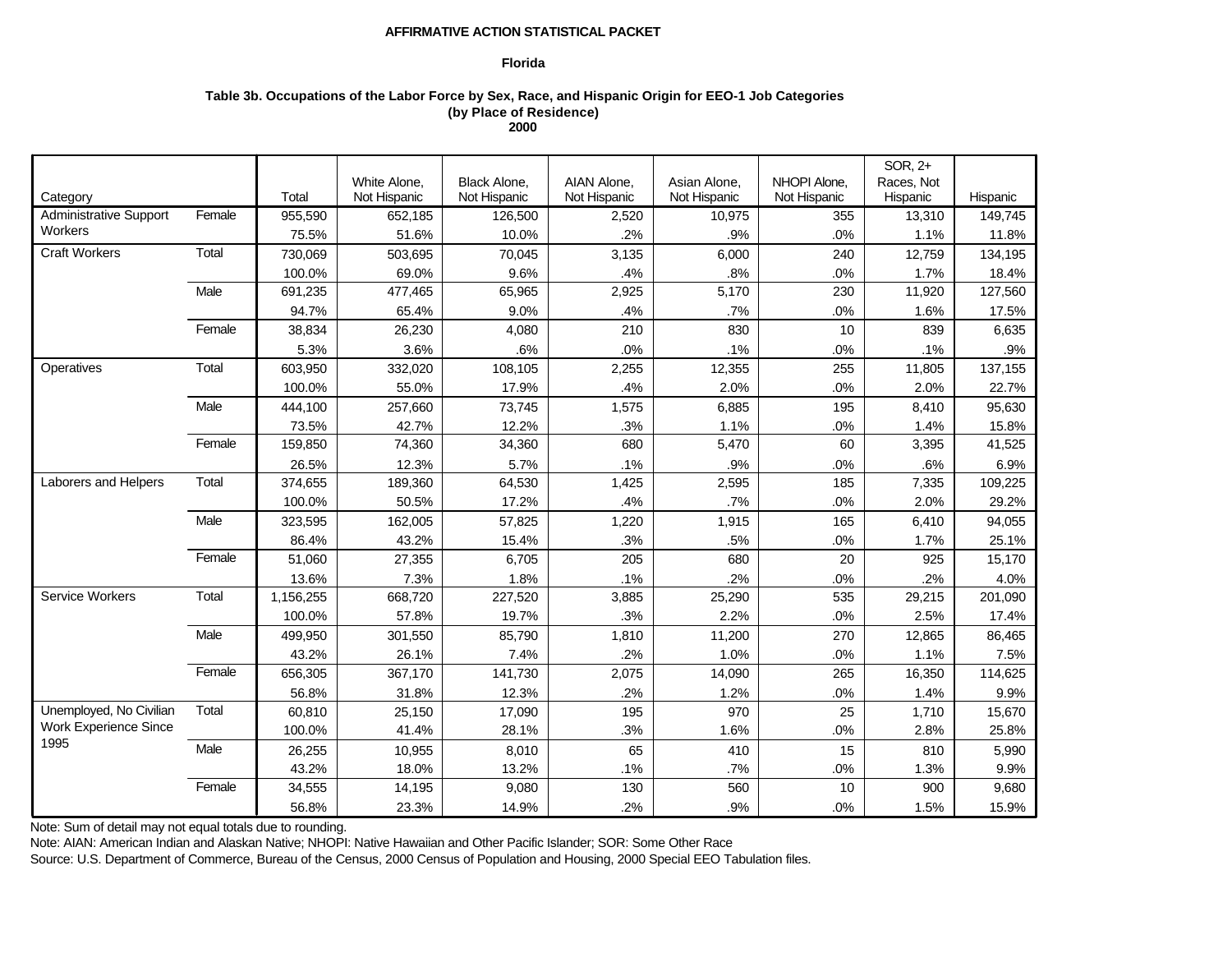## **Florida**

# **Table 3c. Occupations of the Labor Force by Sex, Race, and Hispanic Origin for EEO State and Local Government Job Categories (by Place of Residence) 2000**

|                               |        |           |              |                     |              |              |              | SOR, 2+    |           |
|-------------------------------|--------|-----------|--------------|---------------------|--------------|--------------|--------------|------------|-----------|
|                               |        |           | White Alone, | <b>Black Alone,</b> | AIAN Alone,  | Asian Alone, | NHOPI Alone, | Races, Not |           |
| Category                      |        | Total     | Not Hispanic | Not Hispanic        | Not Hispanic | Not Hispanic | Not Hispanic | Hispanic   | Hispanic  |
| <b>Total Civilian Labor</b>   | Total  | 7,407,437 | 4,936,720    | 948,375             | 22,310       | 135,975      | 2,890        | 128,907    | 1,232,260 |
| Force                         |        | 100.0%    | 66.6%        | 12.8%               | .3%          | 1.8%         | .0%          | 1.7%       | 16.6%     |
|                               | Male   | 3,925,229 | 2,646,450    | 440,865             | 12,190       | 69,090       | 1,560        | 69,499     | 685,575   |
|                               |        | 53.0%     | 35.7%        | 6.0%                | .2%          | .9%          | .0%          | .9%        | 9.3%      |
|                               | Female | 3,482,208 | 2,290,270    | 507,510             | 10,120       | 66,885       | 1,330        | 59,408     | 546,685   |
|                               |        | 47.0%     | 30.9%        | 6.9%                | .1%          | .9%          | .0%          | .8%        | 7.4%      |
| <b>Officials and Managers</b> | Total  | 1,075,890 | 826,530      | 69,335              | 2,535        | 18,620       | 340          | 13,900     | 144,630   |
|                               |        | 100.0%    | 76.8%        | 6.4%                | .2%          | 1.7%         | .0%          | 1.3%       | 13.4%     |
|                               | Male   | 657,155   | 514,545      | 33,205              | 1,370        | 11,425       | 175          | 8,795      | 87,640    |
|                               |        | 61.1%     | 47.8%        | 3.1%                | .1%          | 1.1%         | .0%          | .8%        | 8.1%      |
|                               | Female | 418,735   | 311,985      | 36,130              | 1,165        | 7,195        | 165          | 5,105      | 56,990    |
|                               |        | 38.9%     | 29.0%        | 3.4%                | .1%          | .7%          | .0%          | .5%        | 5.3%      |
| Professional                  | Total  | 1,213,115 | 898,860      | 117,915             | 2,875        | 36,430       | 335          | 17,135     | 139,565   |
|                               |        | 100.0%    | 74.1%        | 9.7%                | .2%          | 3.0%         | .0%          | 1.4%       | 11.5%     |
|                               | Male   | 557,325   | 424,045      | 39,530              | 1,335        | 19,150       | 180          | 7,900      | 65,185    |
|                               |        | 45.9%     | 35.0%        | 3.3%                | .1%          | 1.6%         | .0%          | .7%        | 5.4%      |
|                               | Female | 655,790   | 474,815      | 78,385              | 1,540        | 17,280       | 155          | 9,235      | 74,380    |
|                               |        | 54.1%     | 39.1%        | 6.5%                | .1%          | 1.4%         | .0%          | .8%        | 6.1%      |
| Technicians                   | Total  | 176,125   | 124,260      | 23,325              | 535          | 4,290        | 110          | 2,855      | 20,750    |
|                               |        | 100.0%    | 70.6%        | 13.2%               | .3%          | 2.4%         | .1%          | 1.6%       | 11.8%     |
|                               | Male   | 72,695    | 52,930       | 6,400               | 210          | 2,030        | 30           | 1,060      | 10,035    |
|                               |        | 41.3%     | 30.1%        | 3.6%                | .1%          | 1.2%         | .0%          | .6%        | 5.7%      |
|                               | Female | 103,430   | 71,330       | 16,925              | 325          | 2,260        | 80           | 1,795      | 10,715    |
|                               |        | 58.7%     | 40.5%        | 9.6%                | .2%          | 1.3%         | .0%          | 1.0%       | 6.1%      |
| Protective Service:           | Total  | 166,500   | 112,185      | 29,000              | 720          | 920          | 70           | 3,030      | 20,575    |
| Sworn                         |        | 100.0%    | 67.4%        | 17.4%               | .4%          | .6%          | $.0\%$       | 1.8%       | 12.4%     |
|                               | Male   | 133,615   | 93,485       | 19,160              | 615          | 745          | 60           | 2,315      | 17,235    |
|                               |        | 80.2%     | 56.1%        | 11.5%               | .4%          | .4%          | .0%          | 1.4%       | 10.4%     |
|                               | Female | 32,885    | 18,700       | 9,840               | 105          | 175          | 10           | 715        | 3,340     |
|                               |        | 19.8%     | 11.2%        | 5.9%                | .1%          | .1%          | .0%          | .4%        | 2.0%      |
| Protective Service:           | Total  | 8,782     | 5,990        | 1,460               | 50           | 140          | 25           | 97         | 1,020     |
| Non-Sworn                     |        | 100.0%    | 68.2%        | 16.6%               | .6%          | 1.6%         | .3%          | 1.1%       | 11.6%     |
|                               | Male   | 4,509     | 3,380        | 510                 | 20           | 55           | 25           | 34         | 485       |
|                               |        | 51.3%     | 38.5%        | 5.8%                | .2%          | .6%          | .3%          | .4%        | 5.5%      |

Note: Sum of detail may not equal totals due to rounding.

Note: AIAN: American Indian and Alaskan Native; NHOPI: Native Hawaiian and Other Pacific Islander; SOR: Some Other Race